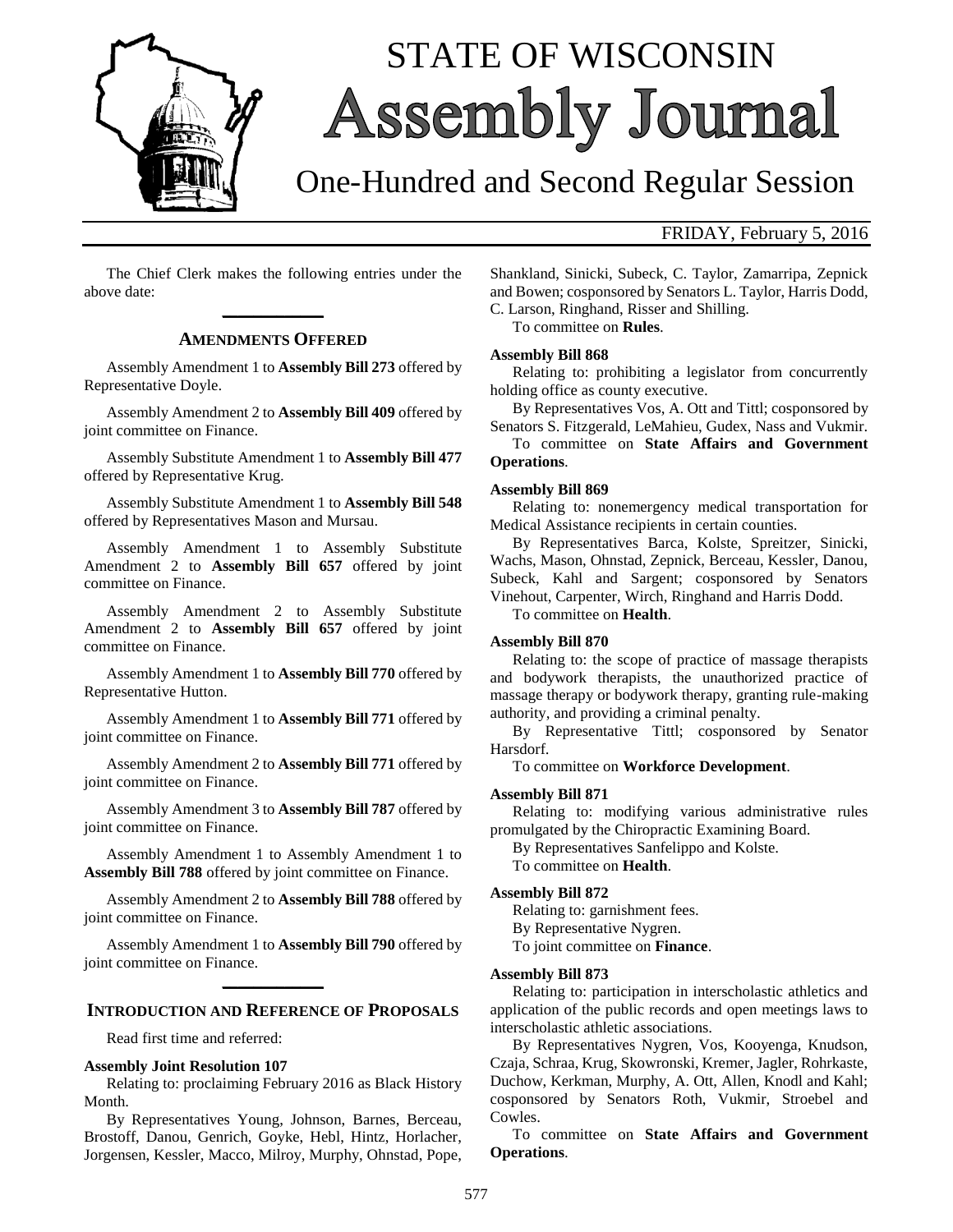## **\_\_\_\_\_\_\_\_\_\_\_\_\_ COMMITTEE REPORTS**

The committee on **Colleges and Universities** reports and recommends:

#### **Assembly Bill 632**

Relating to: creating a Distance Learning Authorization Board and making an appropriation.

Assembly Amendment 1 adoption:

Ayes: 13 - Representatives Murphy, Rohrkaste, Quinn, Rodriguez, Petryk, Ballweg, Krug, Macco, Wachs, Berceau, Billings, Hesselbein and Jorgensen.

Noes: 0.

Passage as amended:

Ayes: 11 - Representatives Murphy, Rohrkaste, Quinn, Rodriguez, Petryk, Ballweg, Krug, Macco, Berceau, Billings and Hesselbein.

Noes: 2 - Representatives Wachs and Jorgensen.

To committee on **Rules**.

#### **Assembly Bill 717**

Relating to: authority of the University of Wisconsin System Board of Regents regarding agricultural land.

Passage:

Ayes: 13 - Representatives Murphy, R. Brooks, Rohrkaste, Quinn, Rodriguez, Petryk, Ballweg, Krug, Tranel, Wachs, Billings, Hesselbein and Jorgensen.

Noes: 1 - Representative Berceau.

To committee on **Rules**.

#### **Assembly Bill 842**

Relating to: faculty development grant programs for technical colleges, the technical college instructor occupational competency program, modifying certain rules of the Technical College System Board, and eliminating outdated rules of the board.

Passage:

Ayes: 9 - Representatives Murphy, R. Brooks, Rohrkaste, Quinn, Rodriguez, Petryk, Ballweg, Krug and Tranel.

Noes: 5 - Representatives Wachs, Berceau, Billings, Hesselbein and Jorgensen.

To committee on **Rules**.

#### **Assembly Bill 848**

Relating to: modifying rules of the Board of Regents of the University of Wisconsin System regarding service of notice, updating outdated rules of the board, and providing for consistent capitalization of certain terms in the board's rules.

Passage:

Ayes: 9 - Representatives Murphy, R. Brooks, Rohrkaste, Quinn, Rodriguez, Petryk, Ballweg, Krug and Tranel.

Noes: 5 - Representatives Wachs, Berceau, Billings, Hesselbein and Jorgensen.

To committee on **Rules**.

#### *DAVID MURPHY*

Chairperson Committee on Colleges and Universities

The committee on **Corrections** reports and recommends:

**\_\_\_\_\_\_\_\_\_\_\_\_\_**

#### **Assembly Bill 51**

Relating to: creating family treatment court and juvenile treatment court grant programs in the department of children and families and making an appropriation.

Assembly Amendment 1 adoption:

Ayes: 7 - Representatives Hutton, Brandtjen, Gannon, Nygren, Barnes, Pope and Bowen.

Noes: 1 - Representative Kleefisch.

Passage as amended:

Ayes: 8 - Representatives Hutton, Brandtjen, Gannon, Nygren, Kleefisch, Barnes, Pope and Bowen.

Noes: 0.

To committee on **Rules**.

#### **Assembly Bill 340**

Relating to: strip searches of certain detained persons.

Passage:

Ayes: 5 - Representatives Hutton, Brandtjen, Gannon, Nygren and Kleefisch.

Noes: 3 - Representatives Barnes, Pope and Bowen.

To committee on **Rules**.

#### **Assembly Bill 597**

Relating to: alcohol and other drug assessments in counties and correctional institutions and making an appropriation.

#### Passage:

Ayes: 8 - Representatives Hutton, Brandtjen, Gannon, Nygren, Kleefisch, Barnes, Pope and Bowen.

Noes: 0.

To committee on **Rules**.

#### **Assembly Bill 599**

Relating to: grants for community services to reduce recidivism and making an appropriation.

#### Passage:

Ayes: 8 - Representatives Hutton, Brandtjen, Gannon, Nygren, Kleefisch, Barnes, Pope and Bowen.

Noes: 0.

To committee on **Rules**.

#### **Assembly Bill 770**

Relating to: burial or cremation and burial of a deceased prison inmate, cremation of an unclaimed corpse, and prohibition on cremation of an unclaimed corpse in cases of homicide.

Passage:

Ayes: 5 - Representatives Hutton, Brandtjen, Gannon, Nygren and Kleefisch.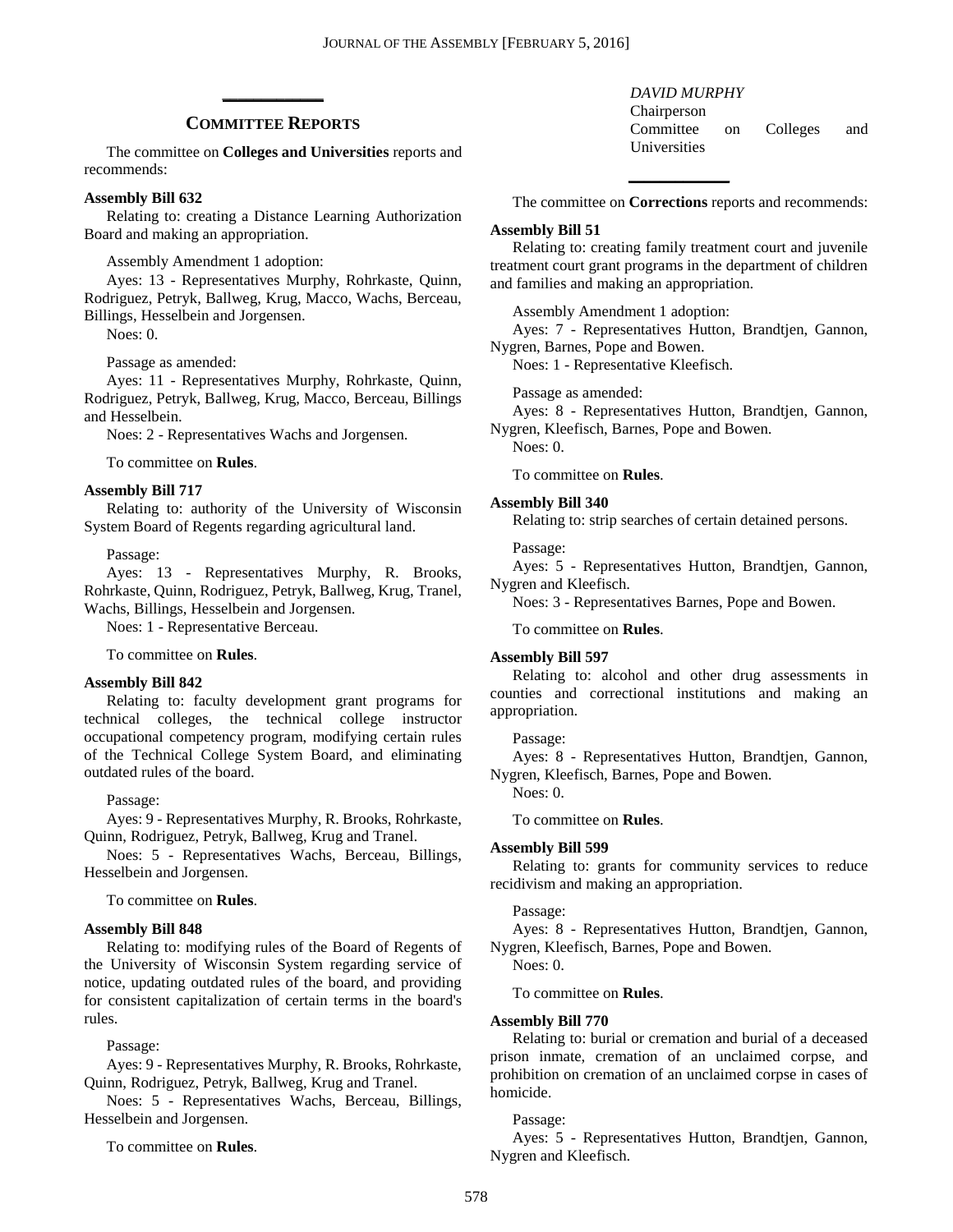Noes: 3 - Representatives Barnes, Pope and Bowen.

To committee on **Rules**.

*ROB HUTTON* Chairperson Committee on Corrections

**\_\_\_\_\_\_\_\_\_\_\_\_\_** The committee on **Education** reports and recommends:

#### **Assembly Bill 722**

Relating to: school and school district accountability report.

Passage:

Ayes: 13 - Representatives Thiesfeldt, Kitchens, Jagler, Rodriguez, R. Brooks, Horlacher, Murphy, Quinn, Hutton, Duchow, Pope, Sinicki and Genrich.

Noes: 2 - Representatives Barnes and Considine.

To committee on **Rules**.

#### **Assembly Bill 734**

Relating to: career and workforce education pilot program and making appropriations.

Passage:

Ayes: 14 - Representatives Thiesfeldt, Kitchens, Jagler, Rodriguez, R. Brooks, Horlacher, Murphy, Quinn, Duchow, Pope, Sinicki, Genrich, Barnes and Considine.

Noes: 1 - Representative Hutton.

To committee on **Rules**.

*JEREMY THIESFELDT* **Chairperson** Committee on Education

The committee on **Energy and Utilities** reports and recommends:

**\_\_\_\_\_\_\_\_\_\_\_\_\_**

#### **Assembly Bill 647**

Relating to: funding for broadband expansion grants and making an appropriation.

#### Passage:

Ayes: 15 - Representatives Kuglitsch, Steffen, T. Larson, Jacque, Petersen, Weatherston, Tranel, Jarchow, Petryk, Neylon, Zepnick, Kahl, Sargent, Genrich and Stuck.

Noes: 0.

To committee on **Rules**.

#### **Assembly Bill 698**

Relating to: requirements imposed on retailers of liquefied petroleum gas for proving financial responsibility.

#### Passage:

Ayes: 15 - Representatives Kuglitsch, Steffen, T. Larson, Jacque, Petersen, Weatherston, Tranel, Jarchow, Petryk, Neylon, Zepnick, Kahl, Sargent, Genrich and Stuck.

Noes: 0.

To committee on **Rules**.

*MIKE KUGLITSCH* Chairperson Committee on Energy and Utilities

**\_\_\_\_\_\_\_\_\_\_\_\_\_** The committee on **Health** reports and recommends:

#### **Assembly Bill 549**

Relating to: the authority of physical therapists to order X-rays and granting rule-making authority.

#### Passage:

Ayes: 8 - Representatives Sanfelippo, Rohrkaste, Edming, Skowronski, Kremer, Tittl, Zamarripa and Riemer. Noes: 3 - Representatives Petersen, Kolste and Subeck.

To committee on **Rules**.

#### **Assembly Bill 619**

Relating to: reports regarding rural and underserved urban medicine programs.

Passage:

Ayes: 11 - Representatives Sanfelippo, Rohrkaste, Edming, Skowronski, Kremer, Tittl, Petersen, Kolste, Zamarripa, Riemer and Subeck.

Noes: 0.

To committee on **Rules**.

*JOE SANFELIPPO* Chairperson Committee on Health

**\_\_\_\_\_\_\_\_\_\_\_\_\_** The committee on **Judiciary** reports and recommends:

#### **Assembly Bill 628**

Relating to: suspending, revoking, or refusing to renew cigarette and tobacco products retailer licenses.

Assembly Substitute Amendment 1 adoption:

Ayes: 9 - Representatives J. Ott, Horlacher, Thiesfeldt, Heaton, T. Larson, Kerkman, Wachs, Hebl and Goyke. Noes: 0.

Passage as amended:

Ayes: 8 - Representatives J. Ott, Horlacher, Thiesfeldt, T. Larson, Kerkman, Wachs, Hebl and Goyke.

Noes: 1 - Representative Heaton.

To committee on **Rules**.

*JIM OTT* Chairperson Committee on Judiciary

The committee on **Mental Health Reform** reports and recommends:

**\_\_\_\_\_\_\_\_\_\_\_\_\_**

#### **Assembly Bill 785**

Relating to: dementia specialist certification program.

Assembly Substitute Amendment 1 adoption: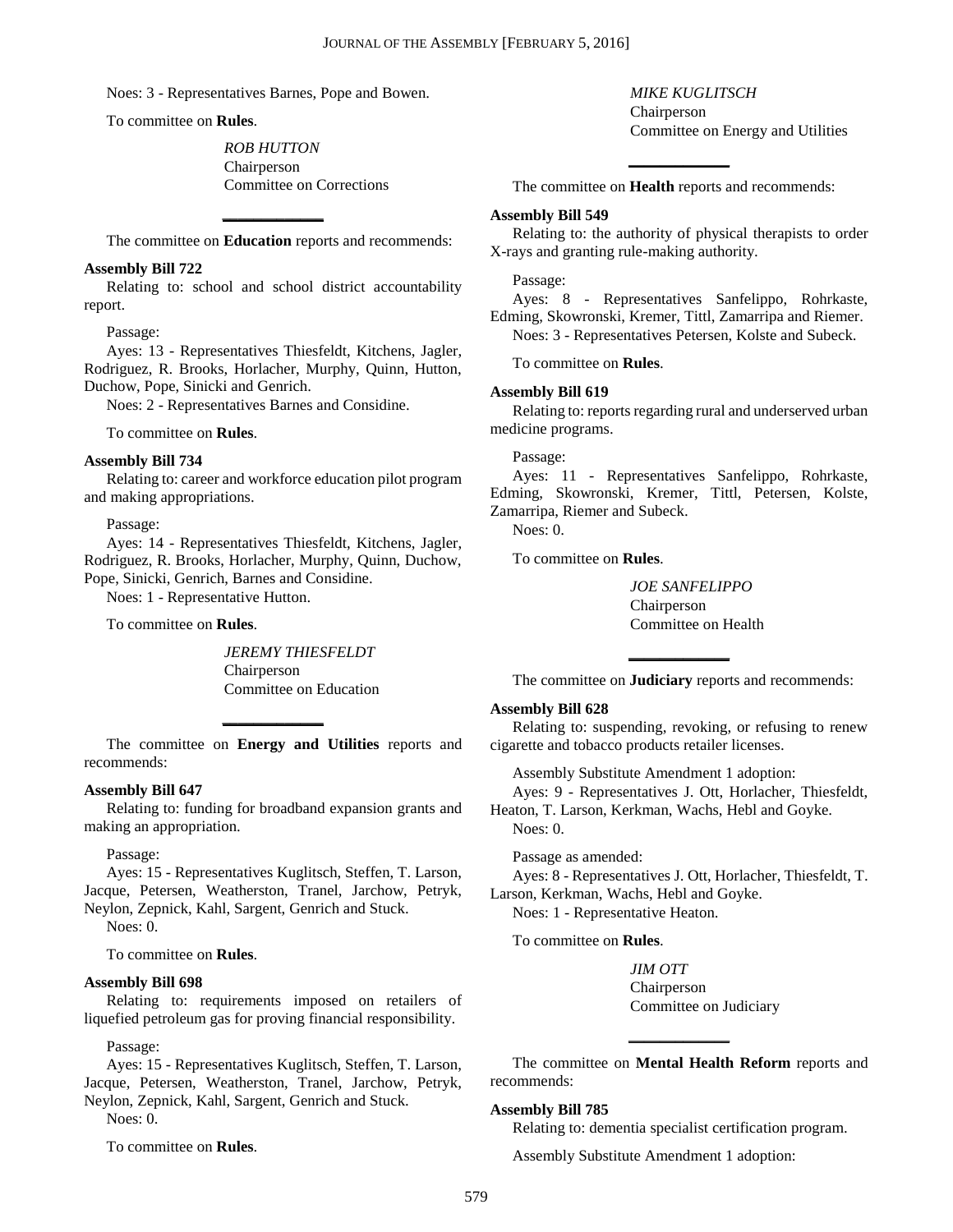Ayes: 10 - Representatives Tittl, Jagler, Novak, Rohrkaste, VanderMeer, Rodriguez, Considine, Riemer, Sargent and Brostoff.

Noes: 0.

Passage as amended:

Ayes: 10 - Representatives Tittl, Jagler, Novak, Rohrkaste, VanderMeer, Rodriguez, Considine, Riemer, Sargent and Brostoff.

Noes: 0.

To committee on **Rules**.

#### **Assembly Bill 786**

Relating to: report on dementia crisis unit pilot program and placement of individuals with dementia.

Assembly Amendment 1 adoption:

Ayes: 10 - Representatives Tittl, Jagler, Novak, Rohrkaste, VanderMeer, Rodriguez, Considine, Riemer, Sargent and Brostoff.

Noes: 0.

#### Passage as amended:

Ayes: 10 - Representatives Tittl, Jagler, Novak, Rohrkaste, VanderMeer, Rodriguez, Considine, Riemer, Sargent and Brostoff.

Noes: 0.

To committee on **Rules**.

#### **Assembly Bill 789**

Relating to: continuing legal and judicial education on elder law-related issues.

Assembly Amendment 1 adoption:

Ayes: 10 - Representatives Tittl, Jagler, Novak, Rohrkaste, VanderMeer, Rodriguez, Considine, Riemer, Sargent and Brostoff.

Noes: 0.

Passage as amended:

Ayes: 10 - Representatives Tittl, Jagler, Novak, Rohrkaste, VanderMeer, Rodriguez, Considine, Riemer, Sargent and Brostoff.

Noes: 0.

To committee on **Rules**.

#### **Assembly Bill 791**

Relating to: informed consent for psychotropic medications in nursing homes and community-based residential facilities.

Assembly Amendment 1 adoption:

Ayes: 8 - Representatives Tittl, Jagler, Novak, Rohrkaste, VanderMeer, Considine, Riemer and Sargent.

Noes: 2 - Representatives Rodriguez and Brostoff.

Passage as amended:

Ayes: 6 - Representatives Tittl, Jagler, Novak, Rohrkaste, VanderMeer and Sargent.

Noes: 4 - Representatives Rodriguez, Considine, Riemer and Brostoff.

To committee on **Rules**.

#### **Assembly Bill 792**

Relating to: referrals for subjects of alerts for missing adults and operator's license review.

Assembly Amendment 1 adoption:

Ayes: 10 - Representatives Tittl, Jagler, Novak, Rohrkaste, VanderMeer, Rodriguez, Considine, Riemer, Sargent and Brostoff.

Noes: 0.

Passage as amended:

Ayes: 10 - Representatives Tittl, Jagler, Novak, Rohrkaste, VanderMeer, Rodriguez, Considine, Riemer, Sargent and Brostoff.

Noes: 0.

To committee on **Rules**.

*PAUL TITTL* Chairperson Committee on Mental Health Reform

The committee on **Public Benefit Reform** reports and recommends:

**\_\_\_\_\_\_\_\_\_\_\_\_\_**

#### **Assembly Bill 535**

Relating to: an optional incentive program for counties and tribes that identify fraudulent activity in certain public assistance programs, granting rule-making authority, and making appropriations.

Passage:

Ayes: 15 - Representatives Born, Duchow, Brandtjen, Vorpagel, Schraa, Kremer, Craig, Neylon, Krug, Tauchen, Jorgensen, Goyke, Kolste, Spreitzer and Subeck.

Noes: 0.

To committee on **Rules**.

*MARK BORN* Chairperson Committee on Public Benefit Reform

The committee on **State Affairs and Government Operations** reports and recommends:

**\_\_\_\_\_\_\_\_\_\_\_\_\_**

#### **Assembly Bill 251**

Relating to: various changes regarding administrative rules and rule-making procedures; time limits for emergency rules; and making an appropriation.

Assembly Amendment 1 adoption:

Ayes: 10 - Representatives Swearingen, Craig, Jagler, Brandtjen, Kleefisch, Gannon, Ripp, Kulp, Tauchen and Vorpagel.

Noes: 5 - Representatives Sinicki, Zamarripa, Kahl, Ohnstad and Brostoff.

Assembly Amendment 2 adoption:

Ayes: 11 - Representatives Swearingen, Craig, Jagler, Brandtjen, Kleefisch, Gannon, Ripp, Kulp, Tauchen, Vorpagel and Sinicki.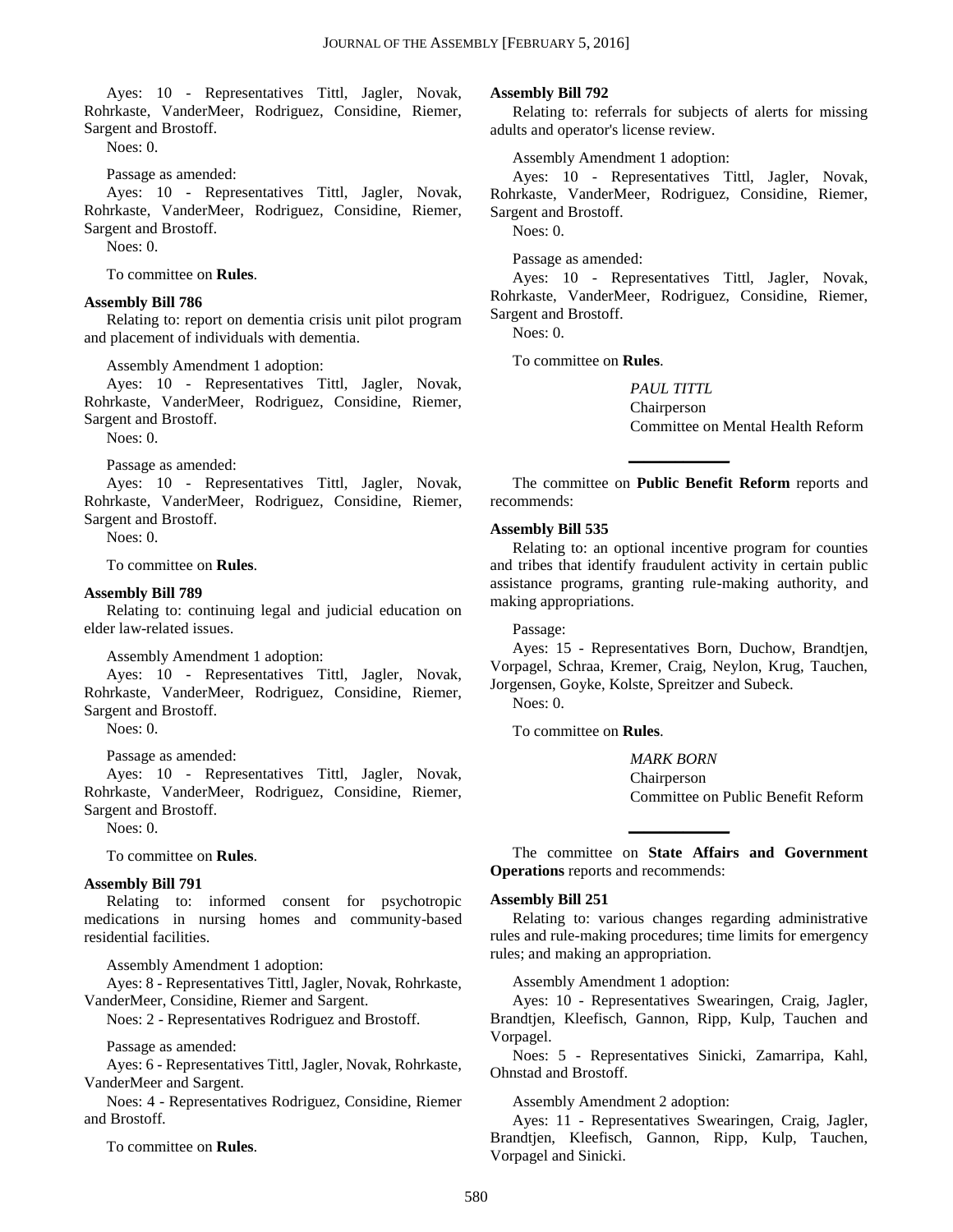Noes: 4 - Representatives Zamarripa, Kahl, Ohnstad and Brostoff.

Assembly Amendment 3 adoption:

Ayes: 10 - Representatives Swearingen, Craig, Jagler, Brandtjen, Kleefisch, Gannon, Ripp, Kulp, Tauchen and Vorpagel.

Noes: 5 - Representatives Sinicki, Zamarripa, Kahl, Ohnstad and Brostoff.

Assembly Amendment 4 adoption:

Ayes: 10 - Representatives Swearingen, Craig, Jagler, Brandtjen, Kleefisch, Gannon, Ripp, Kulp, Tauchen and Vorpagel.

Noes: 5 - Representatives Sinicki, Zamarripa, Kahl, Ohnstad and Brostoff.

Passage as amended:

Ayes: 10 - Representatives Swearingen, Craig, Jagler, Brandtjen, Kleefisch, Gannon, Ripp, Kulp, Tauchen and Vorpagel.

Noes: 5 - Representatives Sinicki, Zamarripa, Kahl, Ohnstad and Brostoff.

To committee on **Rules**.

*ROB SWEARINGEN* Chairperson Committee on State Affairs and Government Operations

The committee on **Urban and Local Affairs** reports and recommends:

**\_\_\_\_\_\_\_\_\_\_\_\_\_**

#### **Assembly Bill 573**

Relating to: declarations of domestic partnership and marriage licenses.

Passage:

Ayes: 9 - Representatives E. Brooks, Hutton, Novak, Quinn, Steffen, Skowronski, Genrich, Young and Subeck. Noes: 0.

To committee on **Rules**.

#### **Assembly Bill 609**

Relating to: authorizing certain libraries to notify collection agencies and law enforcement agencies of delinquent accounts.

Passage:

Ayes: 8 - Representatives E. Brooks, Hutton, Novak, Quinn, Steffen, Skowronski, Genrich and Subeck.

Noes: 1 - Representative Young.

To committee on **Rules**.

#### **Assembly Bill 662**

Relating to: fees charged for certain coroner or medical examiner services.

Assembly Amendment 1 adoption:

Ayes: 9 - Representatives E. Brooks, Hutton, Novak, Quinn, Steffen, Skowronski, Genrich, Young and Subeck. Noes: 0.

Passage as amended:

Ayes: 8 - Representatives E. Brooks, Hutton, Novak, Quinn, Steffen, Skowronski, Genrich and Young.

Noes: 1 - Representative Subeck.

To committee on **Rules**.

#### **Assembly Bill 704**

Relating to: tribal college and county joint libraries.

Passage:

Ayes: 9 - Representatives E. Brooks, Hutton, Novak, Quinn, Steffen, Skowronski, Genrich, Young and Subeck. Noes: 0.

To committee on **Rules**.

*EDWARD BROOKS* Chairperson Committee on Urban and Local Affairs

The committee on **Ways and Means** reports and recommends:

**\_\_\_\_\_\_\_\_\_\_\_\_\_**

#### **Assembly Bill 349**

Relating to: applying financial accountability provisions that currently apply to certain tax incremental districts to all tax incremental districts created by a city or village.

#### Passage:

Ayes: 7 - Representatives Spiros, Kerkman, Novak, Jacque, Katsma, Petersen and Duchow.

Noes: 6 - Representatives Macco, Steffen, Riemer, Zepnick, Ohnstad and Brostoff.

To committee on **Rules**.

#### **Assembly Bill 623**

Relating to: individual and corporate income and franchise taxes; sales and use taxes; administration of tax laws; providing an exemption from emergency rule procedures; and requiring the exercise of rule-making authority.

Assembly Substitute Amendment 1 adoption:

Ayes: 8 - Representatives Spiros, Macco, Kerkman, Novak, Jacque, Katsma, Petersen and Duchow.

Noes: 5 - Representatives Steffen, Riemer, Zepnick, Ohnstad and Brostoff.

#### Passage:

Ayes: 8 - Representatives Spiros, Macco, Kerkman, Novak, Jacque, Katsma, Petersen and Duchow.

Noes: 5 - Representatives Steffen, Riemer, Zepnick, Ohnstad and Brostoff.

#### To committee on **Rules**.

#### **Assembly Bill 716**

Relating to: the sales and use tax exemption for commercial radio and television station property.

#### Passage:

Ayes: 7 - Representatives Spiros, Kerkman, Novak, Jacque, Katsma, Zepnick and Ohnstad.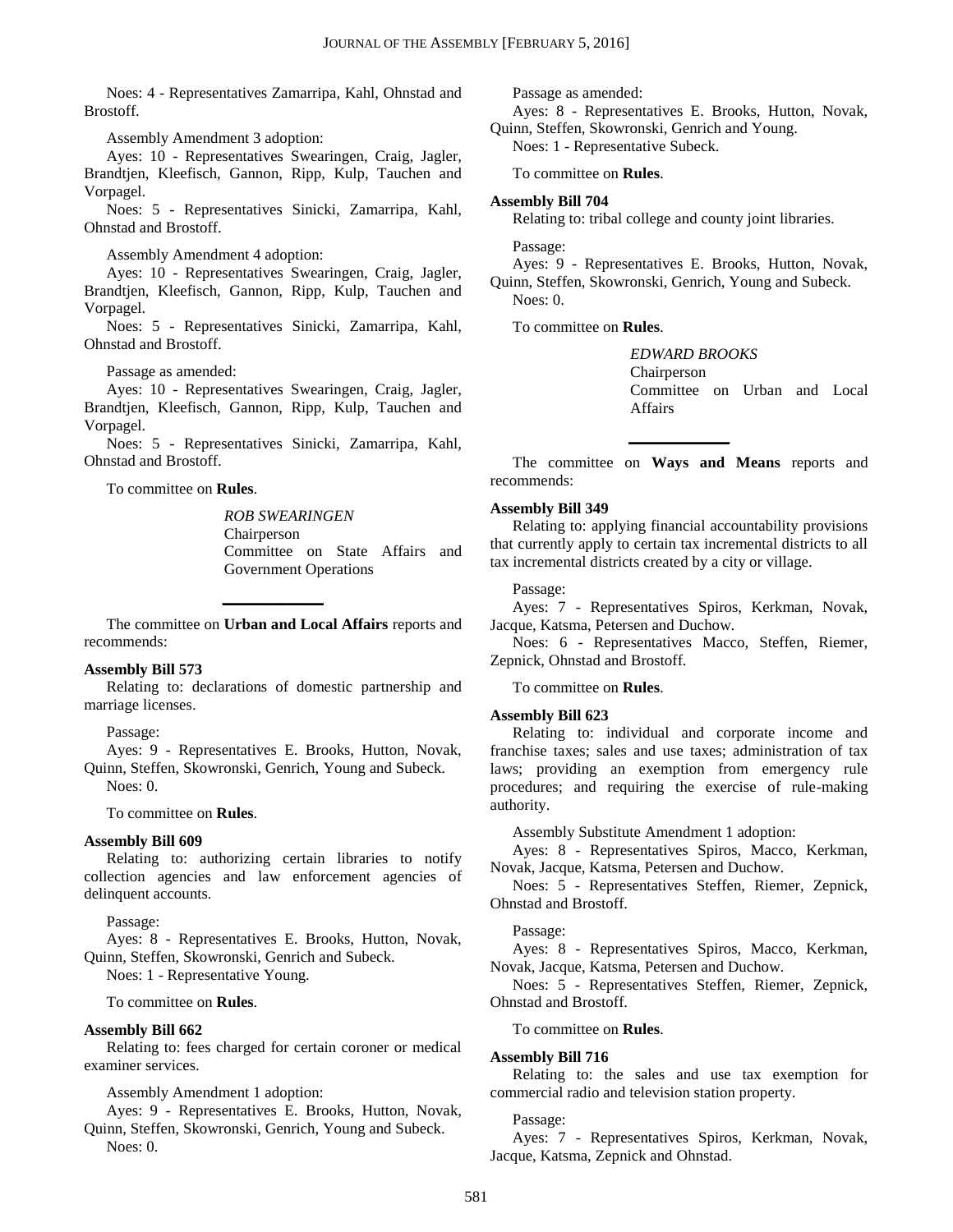Noes: 6 - Representatives Macco, Steffen, Petersen, Duchow, Riemer and Brostoff.

To committee on **Rules**.

#### **Assembly Bill 731**

Relating to: repealing the authority to create ABLE accounts in this state and creating tax benefits for contributions to ABLE accounts in other states.

Assembly Amendment 1 adoption:

Ayes: 13 - Representatives Spiros, Macco, Kerkman, Novak, Steffen, Jacque, Katsma, Petersen, Duchow, Riemer, Zepnick, Ohnstad and Brostoff.

Noes: 0.

Passage as amended:

Ayes: 13 - Representatives Spiros, Macco, Kerkman, Novak, Steffen, Jacque, Katsma, Petersen, Duchow, Riemer, Zepnick, Ohnstad and Brostoff.

Noes: 0.

To committee on **Rules**.

*JOHN SPIROS* Chairperson Committee on Ways and Means

## **\_\_\_\_\_\_\_\_\_\_\_\_\_ CHIEF CLERK REPORTS**

The Chief Clerk records:

**Assembly Bill 142**

Presented to the Governor on Friday, February 5.

*PATRICK E. FULLER* Assembly Chief Clerk

### **\_\_\_\_\_\_\_\_\_\_\_\_\_ REFERENCE BUREAU CORRECTIONS**

Assembly Amendment 1 to **Assembly Bill 251**

**1**. Page 2, line 13: delete "s. 227.137" and substitute "sub. (4m) or s. 227.19 (5) (b) 3.".

NOTE: Inserts correct cross-references for independent economic impact analyses, which, under ss. 227.137 (4m) (c) and  $227.19$  (5) (b) 3., must include all of the information under s. 227.137 (3).

**2**. Page 3, line 2: on lines 2 and 10, delete "s. 227.137" and substitute "sub.".

NOTE: Corrects form of cross-reference.

**3**. Page 3, line 17: delete "2." and substitute "3.". NOTE: Corrects cross-reference.

## **\_\_\_\_\_\_\_\_\_\_\_\_\_ SPEAKER'S COMMUNICATIONS**

February 5, 2016

Representative John Nygren Room 309 East, State Capitol Madison, WI 53708-8953

Dear Representative Nygren:

With your approval, I am withdrawing the following bills from the Joint Committee on Finance and referring the bills to the Assembly Committee on Rules:

Assembly Bills 739, 740, 741, 742, 743 and 744.

Thank you for your consideration.

Sincerely, *ROBIN J. VOS* Assembly Speaker

## **\_\_\_\_\_\_\_\_\_\_\_\_\_ COMMUNICATIONS**

February 4, 2016

Patrick E. Fuller Assembly Chief Clerk 17 West Main Street, Suite 401 Madison, WI 53703

Dear Chief Clerk Fuller:

Please add my name as a co-author of Assembly Bill 456, relating to various changes regarding the laws governing real estate practice, employment relationships between real estate licensees and real estate brokerage firms, a statute of limitations for actions against persons engaged in real estate practice, extending the time limit for emergency rule procedures, providing an exemption from emergency rule procedures, and granting rule-making authority.

> Sincerely, *DAVID MURPHY* State Representative 56th Assembly District

**\_\_\_\_\_\_\_\_\_\_\_\_\_**

February 5, 2016

Patrick E. Fuller Assembly Chief Clerk 17 West Main Street, Suite 401 Madison, WI 53703

Dear Chief Clerk Fuller:

Please add my name as a co-author of Assembly Bill 843, relating to the charge-back of rescinded or refunded property taxes.

**\_\_\_\_\_\_\_\_\_\_\_\_\_**

Sincerely, *GORDON HINTZ* State Representative 54th Assembly District

February 5, 2016

Patrick E. Fuller Assembly Chief Clerk 17 West Main Street, Suite 401 Madison, WI 53703

Dear Chief Clerk Fuller: